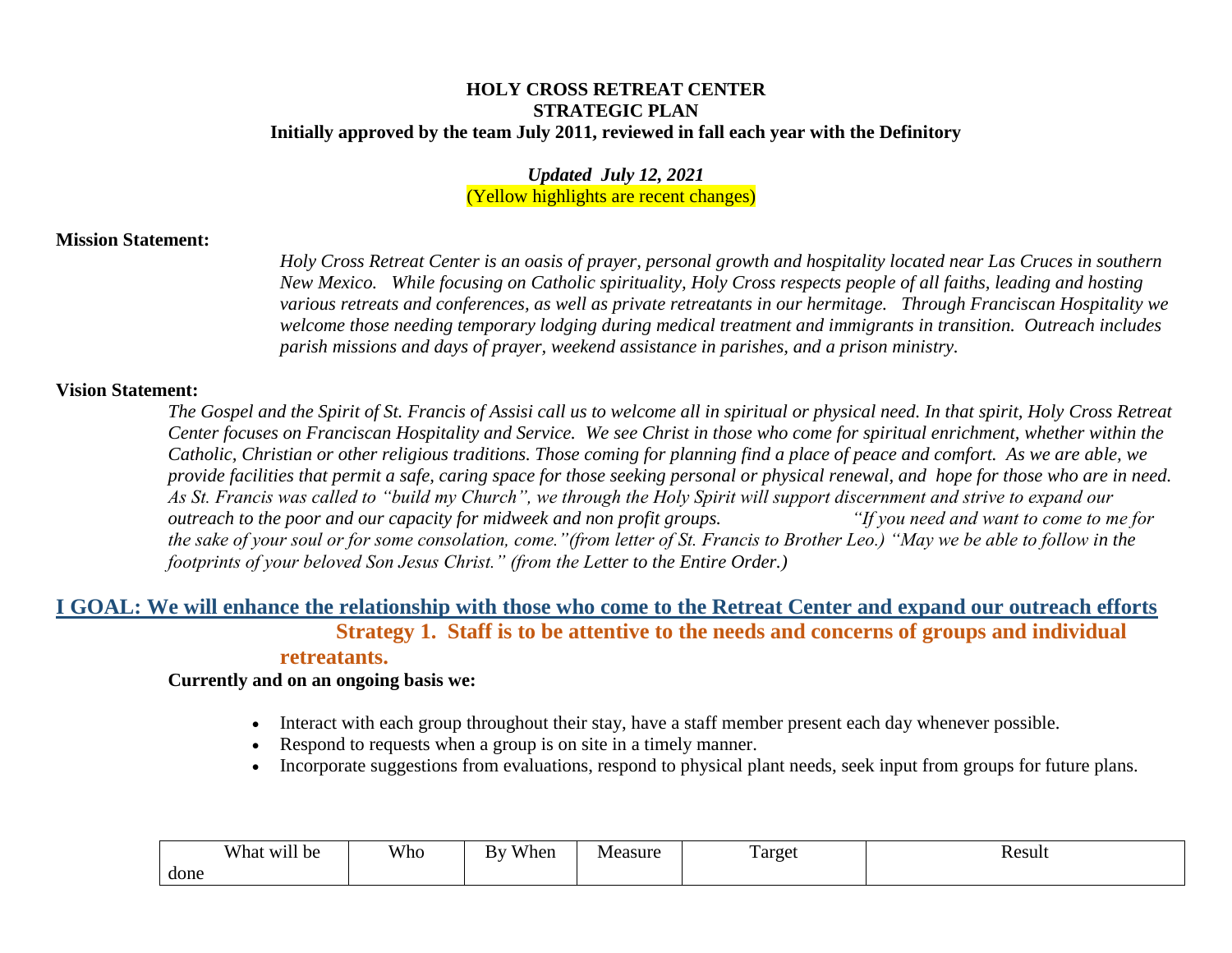| Hold regular training for                                          | <b>Business Mgr</b>                            | After                          | Staff has a                   | Retreatants are made                                     | Tom & Debbie went to national conference,                                                                                             |
|--------------------------------------------------------------------|------------------------------------------------|--------------------------------|-------------------------------|----------------------------------------------------------|---------------------------------------------------------------------------------------------------------------------------------------|
| staff and develop<br>handbook                                      | & Director                                     | strategic plan<br>is finalized | common<br>vision              | to feel welcome and<br>staff is responsive to<br>needs   | <b>IACCA</b> in Oct. 2019. Started discount<br>buying, could save \$20,000+ per year. Set<br>up regional meetings of retreat leaders. |
| Diversify the menu<br>based on type of group<br>and length of stay | <b>Business</b><br>Mgr and<br><b>Head Cook</b> | Ongoing                        | Wider<br>variety of<br>foods, | Standard menus for<br>various needs and<br>type of group | A computer is set up near the kitchen to<br>help speed and save menus                                                                 |

# Strategy 2. To expand and improve communication with groups and individual retreatants

- Continue bimonthly e-newsletter, annual report in early December with appeal, June newsletter mailed to those without email with retreat schedule.
- Prepare and distribute an annual report with progress on projects and other aspects, including finances.
- Distribute evaluations to each group; read and incorporate suggestions where feasible.
- Send out contracts and information at least 6 months ahead of time. Verify that contracts are signed and returned within a month or so.
- Respond with interest to inquiries and initiate contact if needed.

| What will be done                                         | Who             | By      | Measure             | Target                | Result                 |
|-----------------------------------------------------------|-----------------|---------|---------------------|-----------------------|------------------------|
|                                                           |                 | When    |                     |                       |                        |
| <b>Look for opportunities for positive media exposure</b> | <b>Director</b> | Ongoing | <b>Articles and</b> | <b>HCRC</b> becomes a | We have a contact with |
| for Retreat Center                                        |                 |         | news stories        | community name        | <b>LC</b> Diocese      |
|                                                           |                 |         |                     | and destination       | Communicaions,         |
|                                                           |                 |         |                     |                       | setting up Facebook    |
| Continued upgrading of the web site, make web site        | Webmaster       | Early   | More hits           | <b>Better</b>         | New web sites designed |
| ready for mobile phones, add new retreats and             | and Director    | 2019    | and requests        | communication         | and being used.        |
| materials as needed.                                      |                 |         |                     | and easier            |                        |
|                                                           |                 |         |                     | payments              |                        |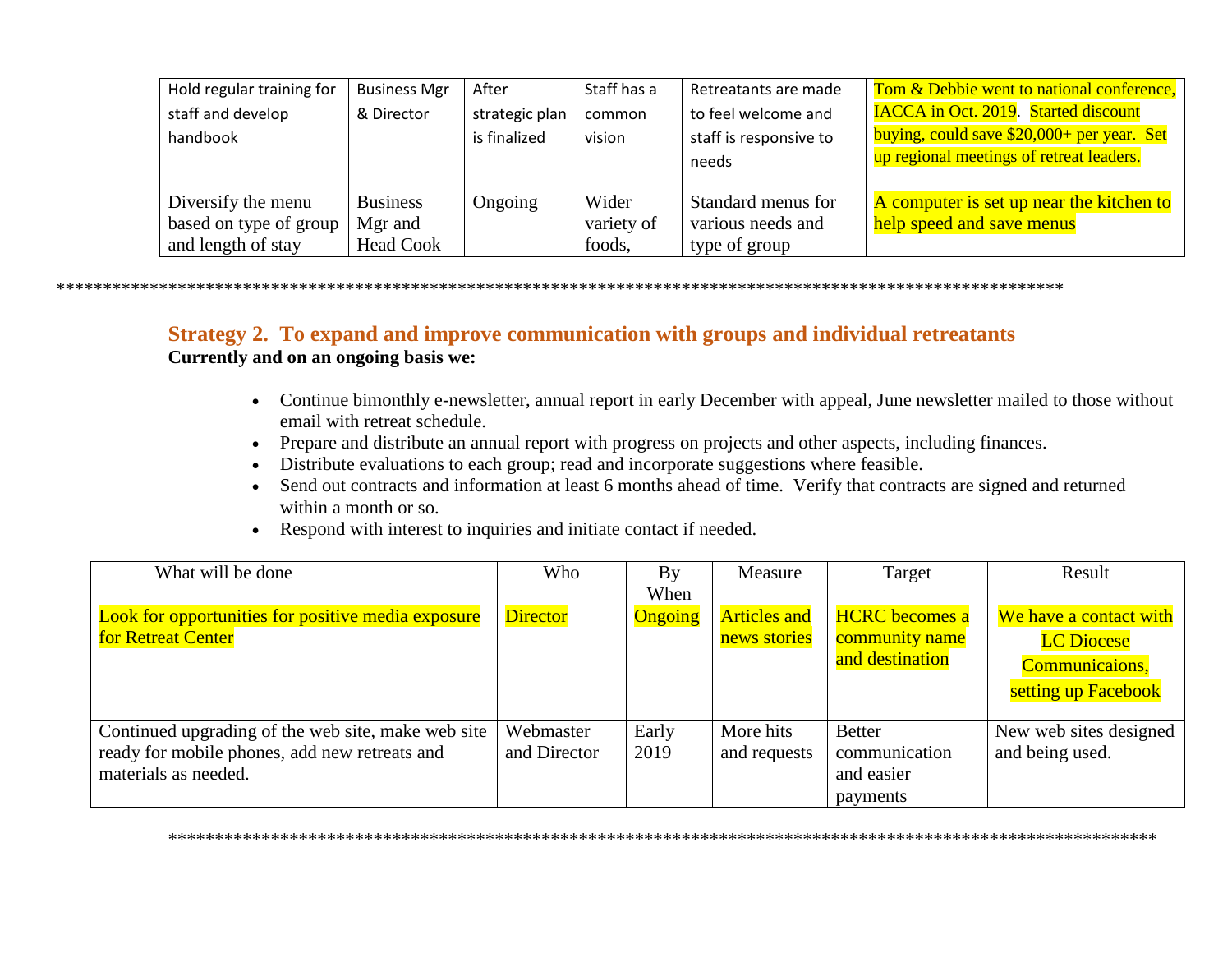# **Strategy 3. To host public events that will welcome a variety of people to Holy Cross Currently and on an ongoing basis we:**

- Host Transitus each year (a ceremony recalling the death of St. Francis of Assisi) with OSF leaders.
- Work on expanding and improving the Franciscan Festival of Fine Arts each Labor Day weekend.

| What will be done                        | Who             | By When   | Measure                        | Target                 | Result                           |
|------------------------------------------|-----------------|-----------|--------------------------------|------------------------|----------------------------------|
| Day programs and more outreach for       | <b>Business</b> | Fall 2019 | Series developed to engage     | Contact with retirees  | <b>Christian Unity</b>           |
| Senior Citizens. Consider Days of        | Mgr,            |           | senior citizens, by contacting | who live in the area   | service, Receiving               |
| <b>Recollection during some seasons.</b> | Director        |           | health & community groups.     |                        | relics, Earth Day                |
| Consider a family picnic day each        | Staff           | Summer    | Fun time for those who enjoy   | Maintain contact       | Planning a training              |
| summer to invite wider community         |                 | 2019 or   | HCRC, an opportunity for       | with friends and       | and picnic day                   |
| in to enjoy or revisit Retreat Center.   |                 | 2020      | people to return               | supporters, renew      | together this summer             |
|                                          |                 |           |                                | contact with those     | with staff                       |
|                                          |                 |           |                                | who came in the past   |                                  |
| Design locations for a Prayer Walk       | <b>Business</b> | Spring    | Locations ready and guide      | Help for private       | <b>Two statues prepared</b>      |
| with a guide and reflections             | Manager         | 2020      | printed                        | retreats, others,      | and guide printed,               |
|                                          |                 |           |                                | destination for relics | consider adding 15 <sup>th</sup> |
|                                          |                 |           |                                |                        | station                          |

### **Past Accomplishments:**

- Dedication of new Chapel February 22, 2015
- Installation of stained glass and celebration of artwork for new chapel March 12, 2017
- $\bullet$  60<sup>th</sup> Anniversary open house June 18, 2017
- Promote all vocations during  $40^{th}$  anniversary celebration of Tom's ordination July 2019, raised \$9,000, 3 videos of vocations

\*\*\*\*\*\*\*\*\*\*\*\*\*\*\*\*\*\*\*\*\*\*\*\*\*\*\*\*\*\*\*\*\*\*\*\*\*\*\*\*\*\*\*\*\*\*\*\*\*\*\*\*\*\*\*\*\*\*\*\*\*\*\*\*\*\*\*\*\*\*\*\*\*\*\*\*\*\*\*\*\*\*\*\*\*\*\*\*\*\*\*\*\*\*\*\*\*\*\*\*\*\*\*\*\*\*\*\*

# **Strategy 4. To expand outreach into the local dioceses and beyond**

- Assist in local parishes, on diocesan commissions, and offer Parish Missions, retreats, and weekend calls on site.
- Increase contacts with NMSU and other non-profits to better use facilities midweek.

| What will be done                          | Who      | B١      | Measure              | Target           | Result                   |
|--------------------------------------------|----------|---------|----------------------|------------------|--------------------------|
|                                            |          | When    |                      |                  |                          |
| Work with diaconate programs in Las Cruces | Director | ongoing | Regular groups of LC | Ongoing          | We host El Paso and Las  |
| and El Paso as requested                   | and      |         | and 3/year with El   | ministry to them | Cruces deacons retreats. |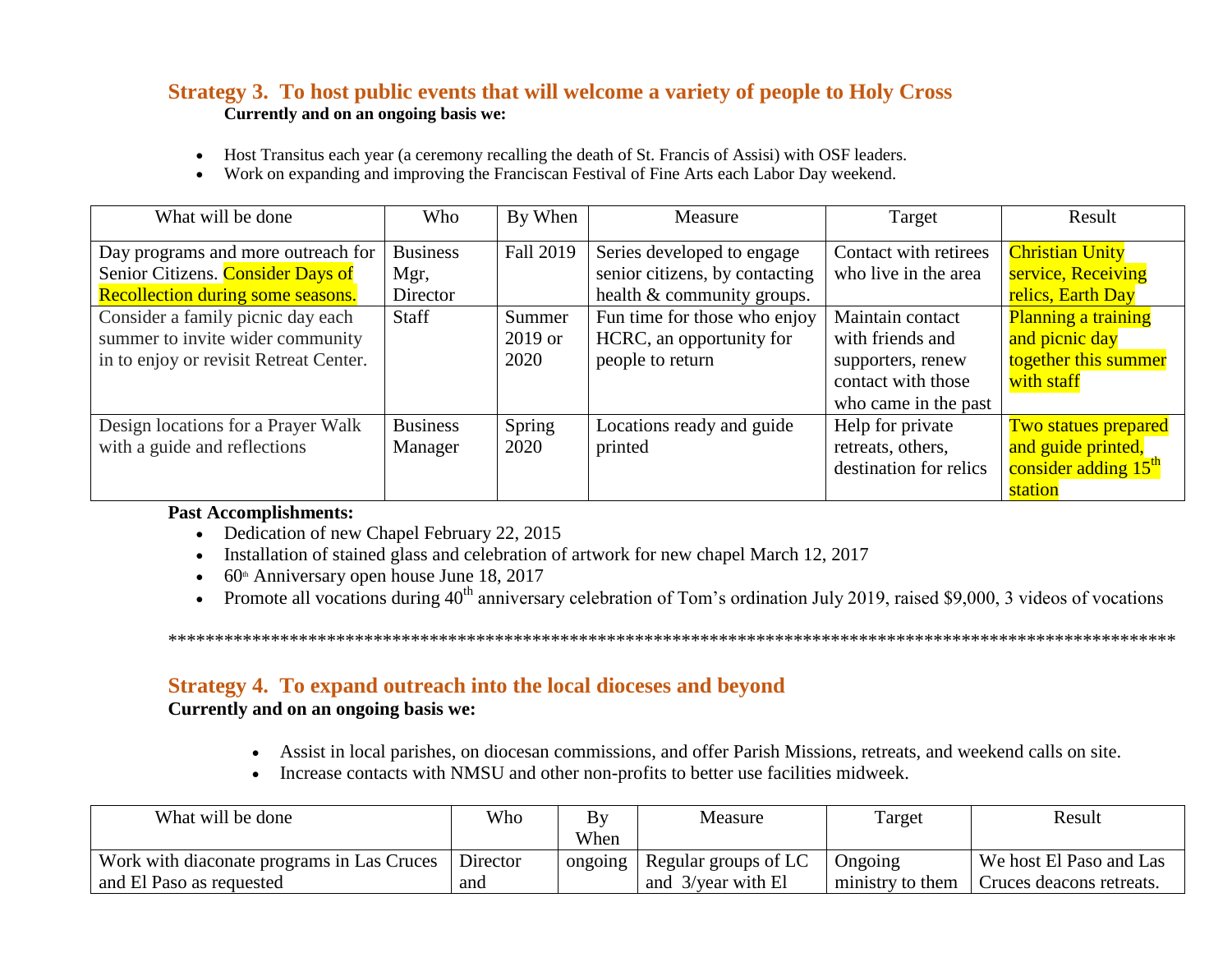|                                           | Program      |      | Paso                  | beyond            |                           |
|-------------------------------------------|--------------|------|-----------------------|-------------------|---------------------------|
|                                           | Coord.       |      |                       | formation         |                           |
| Organize formation and education for the  | Retreat dir. |      | Develop Catholic lay  | HCR as locus      | <b>Joint Confirmation</b> |
| local area                                |              |      | formation             | for LC lay        | retreat, at a discount    |
|                                           |              |      | opportunities, more   | formation         |                           |
|                                           |              |      | religious groups      | program,          |                           |
| Offer monthly confessions and mass and    | Retreat      | Fall | Ministry to those who | Prisoners feeling | Tom goes each month,      |
| occasional retreats at two local prisons, | director     | 2019 | cannot go elsewhere   | cared for and     | planning a retreat again. |
| coordinate with Kairos.                   |              |      |                       | spiritually       | Kairos Outside came for a |
|                                           |              |      |                       | enriched.         | retreat in 2019           |

### **Past Accomplishments:**

Co sponsored adult formation series with LC diocese July 2016, LC diocese deacon formation here through 2018.

#### **\*\*\*\*\*\*\*\*\*\*\*\*\*\*\*\*\*\*\*\*\*\*\*\*\*\*\*\*\*\*\*\*\*\*\*\*\*\*\*\*\*\*\*\*\*\*\*\*\*\*\*\*\*\*\*\*\*\*\*\*\*\*\*\*\*\*\*\*\*\*\*\*\*\*\*\*\*\*\*\*\*\*\*\*\*\*\*\*\*\*\*\*\*\*\*\*\*\*\*\*\*\*\*\*\*\*\*\* \*\***

# **Strategy 5. To maintain a strong volunteer program that addresses a variety of needs.**

- Host volunteer groups of students from Las Cruces Catholic Schools to do yardwork.
- Hold regular appreciation dinners or picnics for active volunteers.

| What will be done                         | Who             | By      | Measure                  | Target                     | Result                 |
|-------------------------------------------|-----------------|---------|--------------------------|----------------------------|------------------------|
|                                           |                 | When    |                          |                            |                        |
| Develop volunteer training and            | Staff plus      | August  | Better accountability    | Immigrants who are         | Asylum seekers         |
| coordination, background checks, and      | volunteers      | 2019    | and service to the       | appreciated and refreshed, | stopped coming in      |
| books and resources for children as of    |                 |         | immigrants.              | and volunteers who are     | <b>July 2019</b>       |
| part the asylum seekers hospitality       |                 |         |                          | more prepared.             |                        |
|                                           |                 |         |                          |                            |                        |
| Meet regularly with Good Works and        | Retreat         | Ongoing | Orientation              | Volunteers who have a      | <b>Tom or PD meets</b> |
| other volunteer groups to develop         | Director,       |         | <b>Regular Meetings</b>  | sense of the mission and   | with them, and         |
| priorities and provide support.           | <b>Business</b> |         | Appreciation             | who feel useful, supported | Tom prioritizes &      |
|                                           | Manager         |         |                          | and appreciated.           | approves projects      |
| Work with the volunteers to raise up      | Carl and        | Spring  | Confident and reliable   | Long term opportunity for  | Carl is training       |
| more leadership as needed.                | Director        | 2020    | leaders                  | volunteers and assistance  | <b>Ruben and Ralph</b> |
|                                           |                 |         |                          | for HCRC                   | to lead, credit card   |
| Set up workshop for Good Works volunteers | Carl and        | Spring  | Solicit donations of     | Workspace that facilitates | <b>Many tools and</b>  |
| to accomplish a variety of tasks          | Good            | 2019    | tools, set up electrical | the successful completion  | machines donated.      |
|                                           | Works           |         | and other requirements   | of projects                | <b>Actively used!</b>  |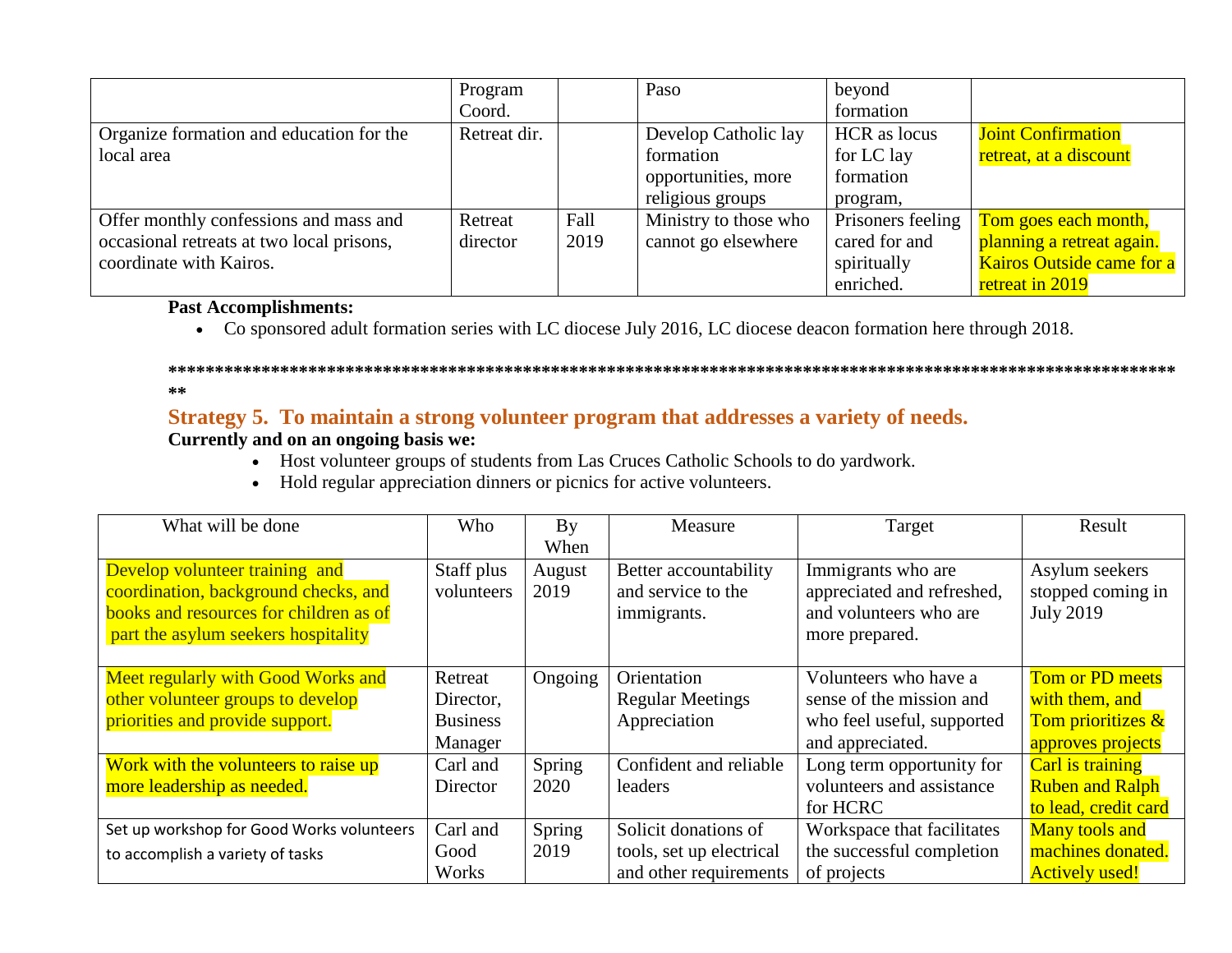| Seek out master gardeners and people to       | Staff | Summer  | Organized consistent | Landscaping more          |                  |
|-----------------------------------------------|-------|---------|----------------------|---------------------------|------------------|
| assist with caring for landscaping            |       | 2020    | volunteers, NMSU, or | carefully cared for and   |                  |
|                                               |       |         | Elizabeth Grinell    | beautifully               |                  |
| <b>Serra Club helps with Art Festival and</b> | Tom   | Ongoing | We have volunteers   | Trained and pleasant      | They continue to |
| other events on occasion                      |       |         | for dining room $\&$ | people to greet visitors. | do so.           |
|                                               |       |         | beer garden          |                           |                  |

# **II GOAL: We will expand the range of Franciscan sponsored activities both on campus and in the area**

# **Strategy 1. To plan more Franciscan sponsored retreats, events, and interaction with OFS Currently and on an ongoing basis we:**

- Listen to what people are requesting, consult, and organize spiritual renewal experiences.
- Host Franciscan themed Retreats and Days of Reflection on a regular basis.
- Reach out to Secular Franciscan groups in the region to invite them here regularly
- Place Franciscan materials in the rooms and on the outdoor bulletin board to be more visible to guests.
- Plan and lead pilgrimage to early Franciscan missions in New Mexico each year.

| What will be done                                | Who             | By When           | Measure          | Target                         | Result          |
|--------------------------------------------------|-----------------|-------------------|------------------|--------------------------------|-----------------|
| <b>Include promotion for Secular Franciscans</b> | Director        | Ongoing           | Web link and     | Lay Franciscan                 | Not done yet,   |
| on the web site and in newsletters.              |                 |                   | OFS info in      | involvement more               | but could be    |
|                                                  |                 |                   | newsletter       | obvious                        | soon. David     |
|                                                  |                 |                   |                  |                                | Rall can help.  |
| Develop new Franciscan themed retreats and       | Director        | Fall of 2019 for  | New retreats     | To have a wider                | New retreat on  |
| invite other Friars to lead them. Contact        |                 | possible retreats | developed for    | representation of              | Laudato Si! For |
| <b>OLG Province.</b>                             |                 | in 2020           | 2020             | <b>Franciscan Spirituality</b> | 2020            |
|                                                  |                 |                   |                  | for retreatants to             |                 |
|                                                  |                 |                   |                  | benefit from                   |                 |
| Develop training and retreats on Franciscan      | Director and    | For 2020          | During the staff | Better sense of                |                 |
| spirituality for staff and volunteers            | <b>Business</b> |                   | picnic           | Franciscan charism             |                 |
|                                                  | Mgr             |                   |                  |                                |                 |

#### **PAST ACCOMPLISHMENTS**:

• Pilgrimage to Assisi and Rome for HCRC benefactors Sept 27-Oct 7, 2018 led by Fr. Tom with a group of 20 or so.

**\*\*\*\*\*\*\*\*\*\*\*\*\*\*\*\*\*\*\*\*\*\*\*\*\*\*\*\*\*\*\*\*\*\*\*\*\*\*\*\*\*\*\*\*\*\*\*\*\*\*\*\*\*\*\*\*\*\*\*\*\*\*\*\*\*\*\*\*\*\*\*\*\*\*\*\*\*\*\*\*\*\*\*\*\*\*\*\*\*\*\*\*\*\*\*\*\*\*\*\*\*\*\*\*\*\*\***

Early Franciscan Missions in New Mexico pilgrimage each year since 2011.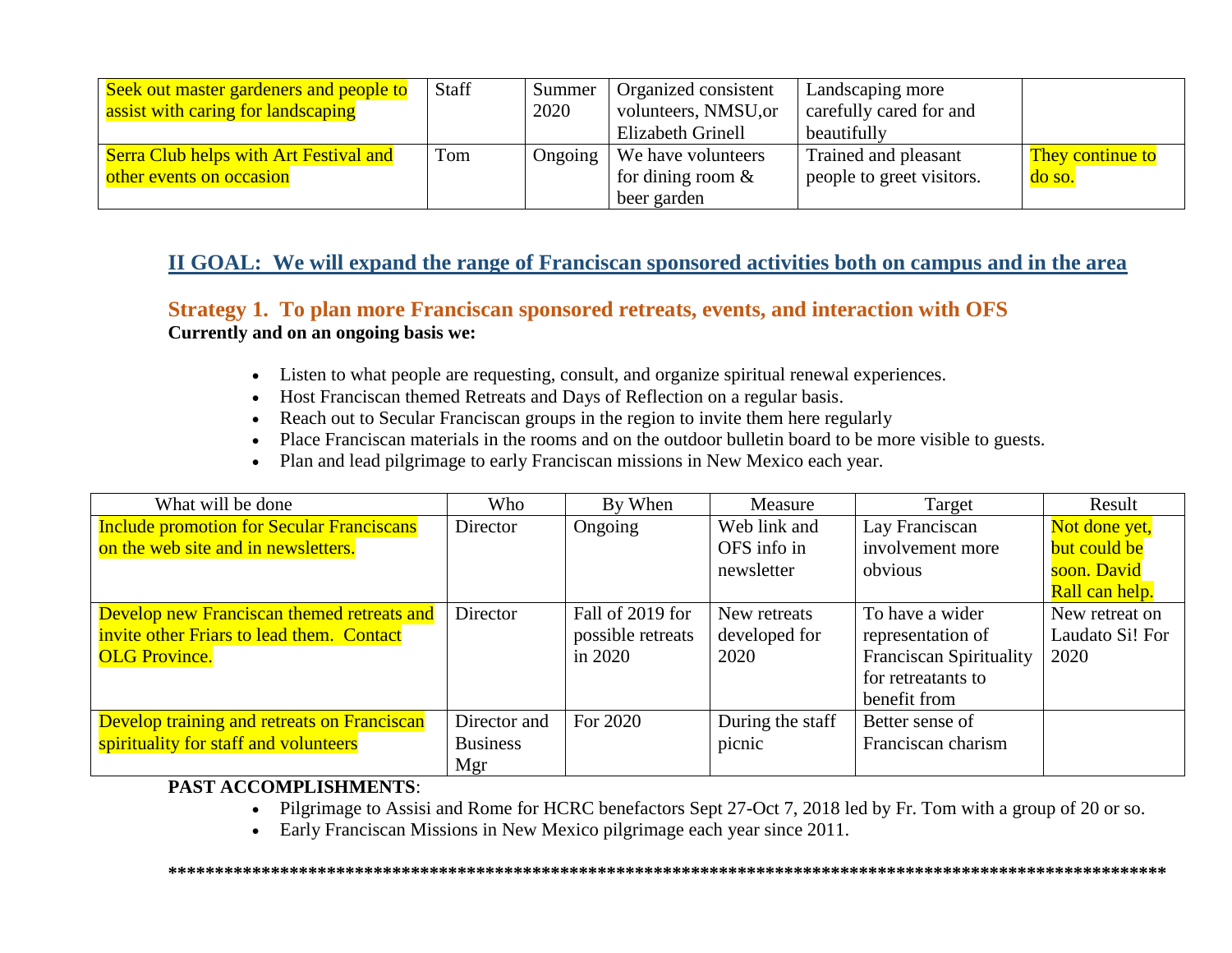# Strategy 2. To increase a sense of service to those in need in light of our Franciscan charism. Currently and on an ongoing basis we:

- Provide free room and board for medical patients, asylum seekers and immigrants fearing deportation.
- Host 2 Recovering Alcoholic Retreats annually.
- Provide discounts for those who want to use HCRC and have limited finances.
- Support CAFé community organizing to respond to local justice issues.

| What will be done                                                                                                                                                      | Who                                             | Bv                          | Measure                                                                                                                               | Target                                                                                                  | Result                                                                   |
|------------------------------------------------------------------------------------------------------------------------------------------------------------------------|-------------------------------------------------|-----------------------------|---------------------------------------------------------------------------------------------------------------------------------------|---------------------------------------------------------------------------------------------------------|--------------------------------------------------------------------------|
| <b>Explore possibility of retreat for</b><br>volunteers involved in Asylum seekers<br>ministry<br>Continue to provide discounts to groups<br>and individuals as needed | Director and<br>Program<br>Coordinator<br>Staff | When<br>For<br>2020<br>2022 | Speak with volunteers here<br>and with Annunciation House<br>in El Paso<br>Discounts are given to those<br>groups and individuals who | To provide respite and<br>appreciation for<br>volunteers<br>Ministry to those who<br>can't otherwise be | Cancelled<br>because no<br>more asylum<br><b>About</b><br>$$36,000$ last |
| Develop outreach to the homeless<br>through NM Family Services to provide<br>temporary shelter for those who have                                                      | Director                                        | 2020                        | need them and are reviewed<br>annually<br>People in need will be<br>stabilized and in their own<br>low income housing after           | served<br>10-15 per year                                                                                | fiscal year<br>We have had<br>5 as of August<br>2020                     |
| been vetted<br>Tithe 10% of our income for discounts,<br>donations, and value of free hospitality.                                                                     | Director                                        | 2020                        | their stay<br>About \$70,000.00 worth of<br>contributions                                                                             | Share what we have<br>with those who are in<br>need, in Franciscan<br>spirit                            | $$70,000.00+$<br>last fiscal<br>year.                                    |

**Past Accomplishments:** 

- Hosted over 1,213 asylum seekers from 2016-2019
- Hosted medical patients 594 days from 2016-2019
- Hosted 2 Recovering Alcoholics retreats annually since early years of the retreat ministry  $\bullet$
- Have provided \$85,155 in discounts from 2016-2019  $\bullet$

# III GOAL: We will establish a sound financial base and will continue to upgrade the buildings and grounds

Strategy 1. To maintain the buildings and property and make improvements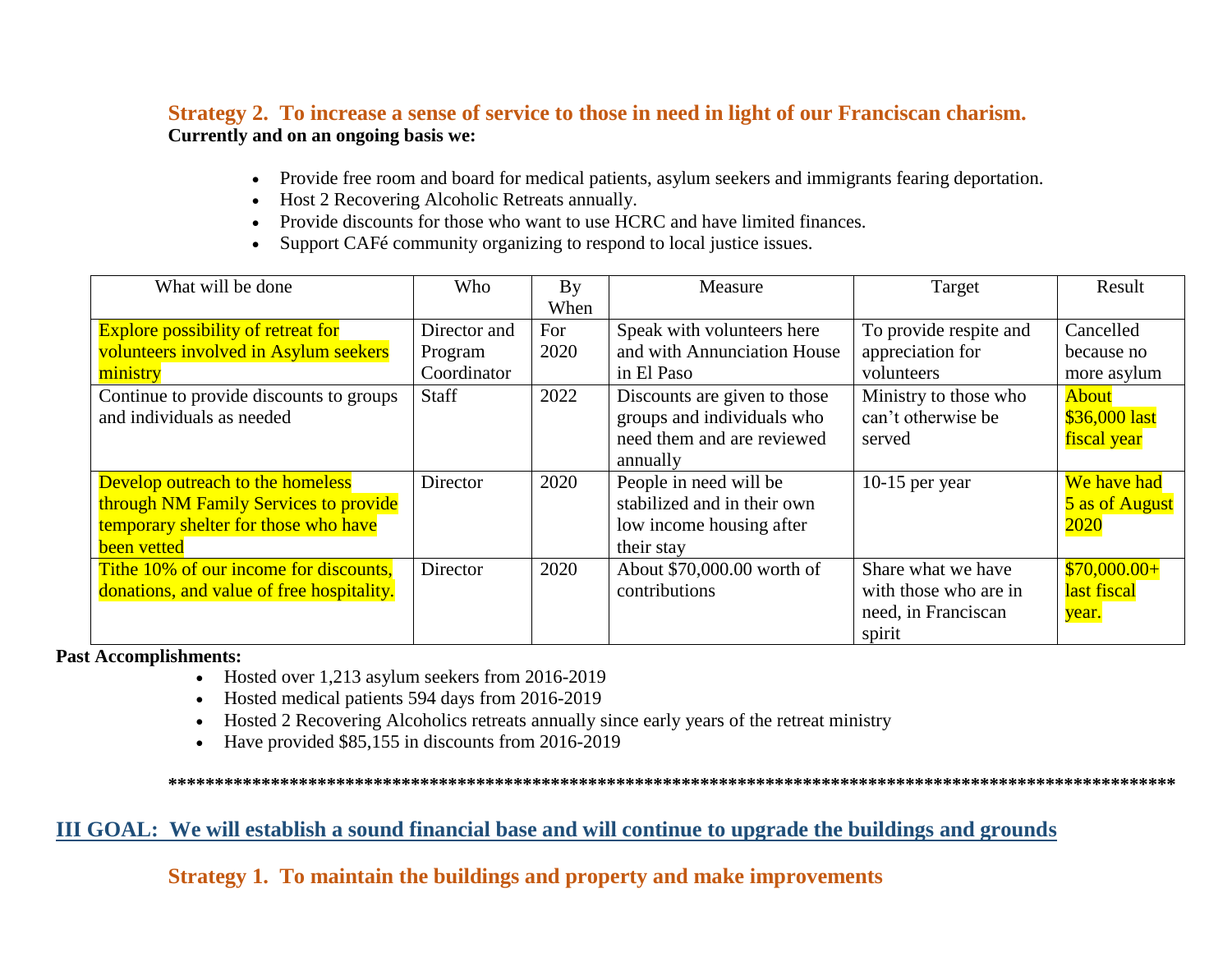#### **Currently and on an ongoing basis we:**

- Make repairs and additions to facilities by Good Works and other volunteers when possible.
- Use evaluations to pinpoint areas of concern and have maintenance address those concerns.
- Work with HCRC Foundation to identify projects which can be funded.
- Assess, utilize and adapt current spaces to our changing needs.
- On a regular basis inspect rooms, flip mattresses and note any repairs needed.

| What will be done                         | Who                 | By When          | Measure                | Target              | Result                         |
|-------------------------------------------|---------------------|------------------|------------------------|---------------------|--------------------------------|
| Pave parking lots                         | <b>Frank Chavez</b> | 2022             | All gravel portions    | No erosion and      | Paved close in lot to the      |
|                                           |                     |                  | paved                  | better safety       | loading dock. \$77,000.        |
| Put in place technology and office        | <b>Business Mgr</b> | <b>Fall 2019</b> | Stable network and     | Ease of operation   | David Rall has installed       |
| infrastructure that supports growth.      |                     |                  | computers              |                     | a central disk, new            |
|                                           |                     |                  |                        |                     | computers for Debbie           |
|                                           |                     |                  |                        |                     | & Tom, helping with            |
|                                           |                     |                  |                        |                     | web page.                      |
| Investigate the feasibility of adding     | <b>Staff</b>        | Summer           | Check options with     | Using more          | <b>Province paying for 180</b> |
| solar panels for the retreat center       |                     | 2020             | the Province or on our | sustainable energy  | solar panels, operative        |
|                                           |                     |                  | own                    |                     | as of August 2020.             |
| Investigate the feasibility of building a | Director,           | <b>Fall 2019</b> | Those who seek         | Provide for present | Money is saved, could          |
| second hermitage.                         | Business Mgr.       |                  | solitude will have     | and future needs of | be projected for fall          |
|                                           | and Good Works      |                  | adequate space         | retreatants         | '20. Delayed because           |
|                                           |                     |                  |                        |                     | of COVID19                     |

# **Past Accomplishments:**

Please see list of projects and improvements at the end of this document.

**\*\*\*\*\*\*\*\*\*\*\*\*\*\*\*\*\*\*\*\*\*\*\*\*\*\*\*\*\*\*\*\*\*\*\*\*\*\*\*\*\*\*\*\*\*\*\*\*\*\*\*\*\*\*\*\*\*\*\*\*\*\*\*\*\*\*\*\*\*\*\*\*\*\*\*\*\*\*\*\*\*\*\*\*\*\*\*\*\*\*\*\*\*\*\*\*\*\*\*\*\*\*\*\*\*\*\*\* \***

## **Strategy 2. To accent the beauty and sense of hospitality and peace of the property Currently and on an ongoing basis we:**

- Plant new flowers annually in flower beds, paint as needed, keep sidewalks and outdoor areas clean and presentable.
- Decorate Hacienda during fall and Advent.

| What will be done                       | Who            | When<br>Bv   | Measure            | l'arget                | Result                          |
|-----------------------------------------|----------------|--------------|--------------------|------------------------|---------------------------------|
| <b>Paint the railings, support, and</b> | Volunteers and | 2019<br>Dec. | Old paint removed  | Maintain good care for | <b>Windows</b> a<br>cleaned and |
| <u>windows of retreat building</u>      | staff          |              | and new paint done | property               | <u>painted, railings and</u>    |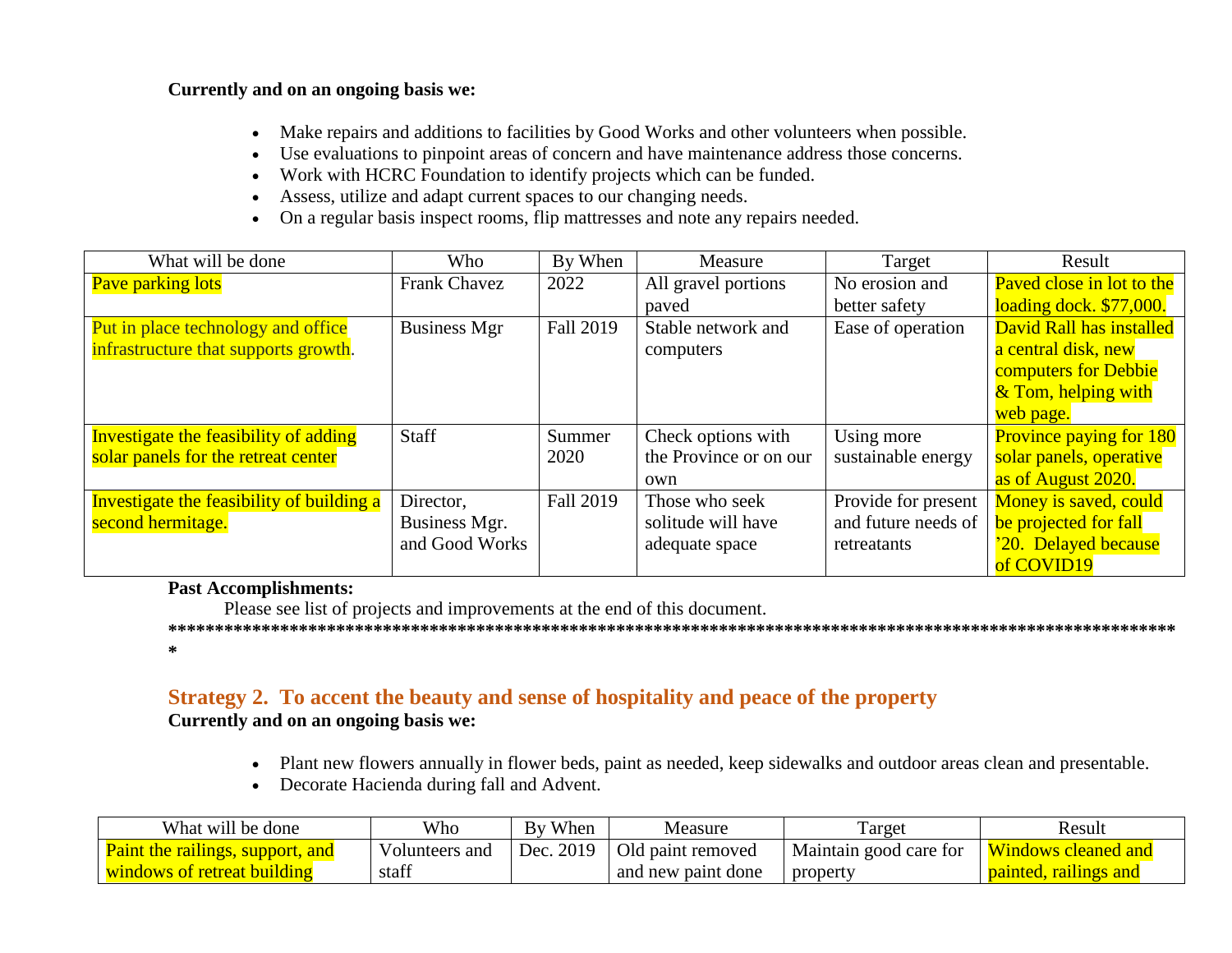|                                          |                   |                  |                        |                        | stair steps painted 8/20        |
|------------------------------------------|-------------------|------------------|------------------------|------------------------|---------------------------------|
| Plant roses near OLG garden              | Tom               | Spring           | New roses planted      | Enhance beauty of that |                                 |
|                                          | <b>Brumbaugh</b>  | 2020             | and maintained         | area                   |                                 |
| <b>Investigate landscaping middle of</b> | Director,         | Spring           | Look at different      | Make a decision by     |                                 |
| parking lot across from Chapel           | <b>Business</b>   | 2020             | options and attach     | Spring of 2020         |                                 |
|                                          | Manager, Frank    |                  | costs to each plan     |                        |                                 |
|                                          | Chavez            |                  |                        |                        |                                 |
| Create a compost system to               | Tom               | Spring           | System to collect      | Compost system         | <b>Operational but sporadic</b> |
| utilize waste which can then be          | Brumbaugh,        | 2020             | green waste from the   | creates soil           | because of COVID – not          |
| added to beds and landscaping            | <b>Good Works</b> |                  | kitchen and grounds    | amendments that are    | enough organic matter           |
|                                          |                   |                  | in place               | beneficial to grounds  | available                       |
|                                          |                   |                  |                        | and reduce the waste   |                                 |
|                                          |                   |                  |                        | sent to landfill       |                                 |
| <b>Upgrade irrigation zones in front</b> | Good Works,       | Spring           | Design zones,          | Grass is watered       | <b>Completed on east and</b>    |
| of Hacienda, courtyard between           | Director          | $2020 -$         | trench, lay pipe, test | regularly and stays    | west sides of the               |
| conf. rooms and courtyard around         |                   | <b>Fall 2020</b> | system and begin       | green.                 | Hacienda/office summer          |
| gazebo                                   |                   |                  | usage                  |                        | of 2020                         |

**Past Accomplisments:**

- New signs installed to guide people to the property and various areas were placed in Fall of 2017
- New bulletin board was constructed by Good Works volunteers in 2017.
- St. Francis statue repainted and relocated to gazebo in 2020
- Mary, Undoer of Knots grotto in place 2019
- Prayer Walk brochure created 2020

**\*\*\*\*\*\*\*\*\*\*\*\*\*\*\*\*\*\*\*\*\*\*\*\*\*\*\*\*\*\*\*\*\*\*\*\*\*\*\*\*\*\*\*\*\*\*\*\*\*\*\*\*\*\*\*\*\*\*\*\*\*\*\*\*\*\*\*\*\*\*\*\*\*\*\*\*\*\*\*\*\*\*\*\*\*\*\*\*\*\*\*\*\*\*\*\*\*\*\*\*\*\*\*\*\*\*\*\***

# **Strategy 3. To increase income and use of the facility**

- Maintain good rapport with current groups and seek out others.
- Find ways to use the facilities more during the week and weekends by booking multiple groups and finding midweek groups

| What will be done                      | Who            | <b>By When</b> | Measure            | Target            | Result                  |
|----------------------------------------|----------------|----------------|--------------------|-------------------|-------------------------|
| <b>Visit with Chamber of Commerce,</b> | Business Mgr,  | Ongoing        | 3 more multiday    | Less down time    | More multiple groups on |
| <b>White Sands, other non profit</b>   | Program Coord. |                | retreats, eg for   | with no one here. | weekends,               |
| organizations.                         | and Director   |                | seniors, and other |                   |                         |
|                                        |                |                | day groups         |                   |                         |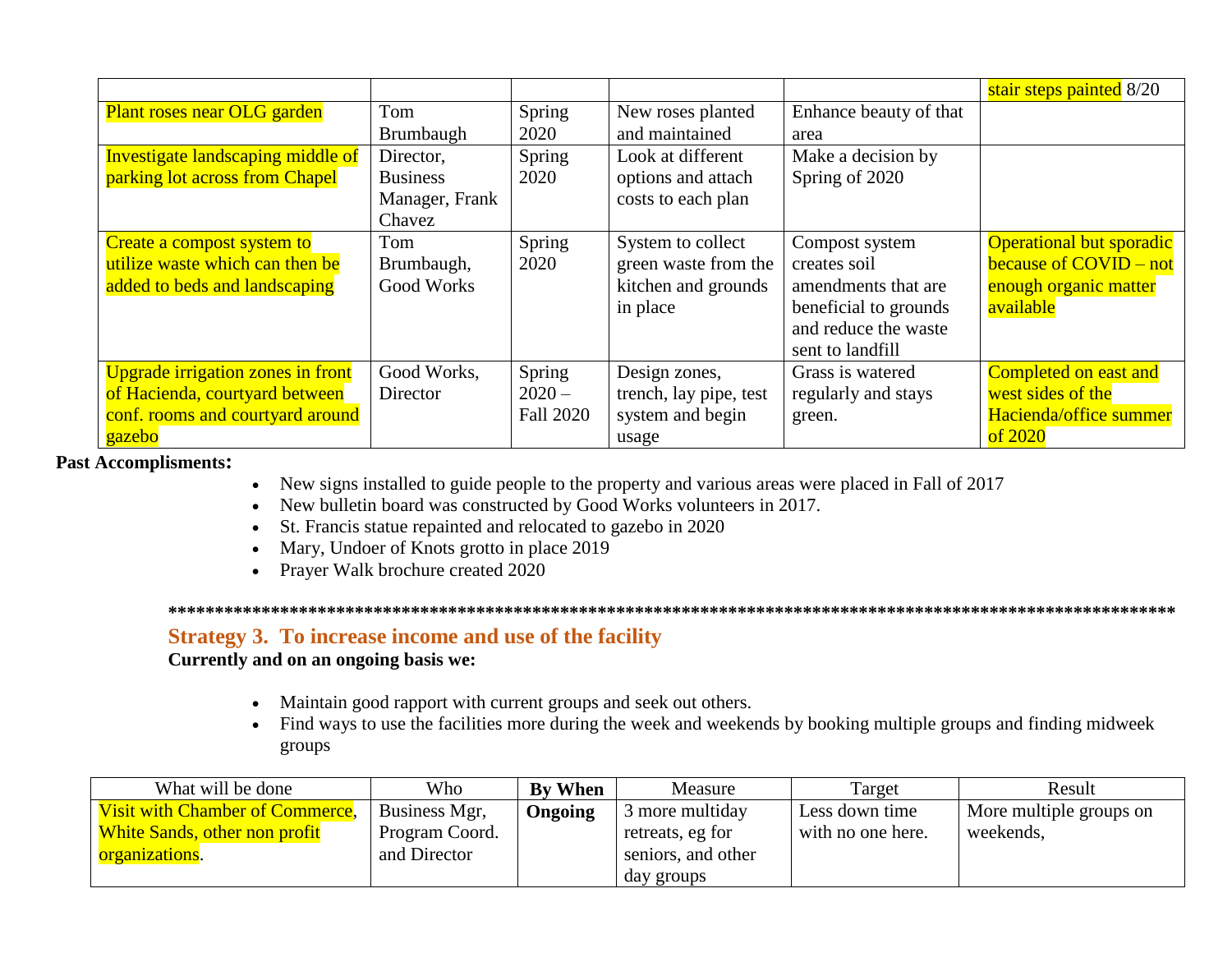| Develop a matrix for analyzing | Business Mgr. | Spring | More accurate    | Ability to budget         |
|--------------------------------|---------------|--------|------------------|---------------------------|
| guest days                     |               | 2020   | awareness of how | better and use            |
|                                |               |        | we can use space | <br>facilities more fully |

#### 

## Strategy 4. To have diversified sources of income to augment the income of the retreat operations

Currently and on an ongoing basis we:

- Sustain good relations with the Holy Cross Retreat Foundation with solid proposals, good communication and reporting.
- Sustain Franciscan Festival of Fine Arts as a means of income and good promotion.
- Have an annual appeal in December and Raffle ticket sales during Franciscan Festival.
- $\bullet$  Expand and maintain gift shop.

| What will be done                                                                                          | Who                                     | By           | Measure      | Target             | Result                                                                                                                                                              |
|------------------------------------------------------------------------------------------------------------|-----------------------------------------|--------------|--------------|--------------------|---------------------------------------------------------------------------------------------------------------------------------------------------------------------|
|                                                                                                            |                                         | When         |              |                    |                                                                                                                                                                     |
| Submit grant requests to other sources                                                                     | <b>Business Manager and</b><br>director | Each<br>year | As<br>needed | More new<br>income | <b>Received \$20,000.</b><br>Federal grant, \$2,000.<br><b>Save the Children in</b><br>2019; PPP grant 68,000,<br>Anthonian 6,000, Federal<br>grant \$3,600 in 2020 |
| Rental of room to Steven Taborda during<br>college and Tina Stanley for 5 months for<br>writing sabbatical | Director                                |              |              |                    | Income as of $8/20$ is<br>\$4,200. Going forward<br>\$350 per month                                                                                                 |

- Recent grants of \$3,000 over two years from National Fraternity of the Secular Franciscan Order, \$10,000 from Estrellas Brillantes, \$18,000 from Anthonian Association, \$20,000 Federal grant, \$2,000 Save the Children grant
- Holy Cross Foundation has provided grants to improve infrastructure, remodel retreat rooms and other buildings, purchase new equipment and pave the road among many other projects.

# Strategy 5. To prepare for the stable operation of HCRC in the years to come.

| What will be done                     | Who             | B <sub>1</sub> | Measure                   | Target                  | Result                               |
|---------------------------------------|-----------------|----------------|---------------------------|-------------------------|--------------------------------------|
|                                       |                 | When           |                           |                         |                                      |
| manuals and 10b<br>Update operational | <b>Business</b> | Summer         | <b>Manuals created or</b> | <b>Good records for</b> | v done but still need<br><b>Many</b> |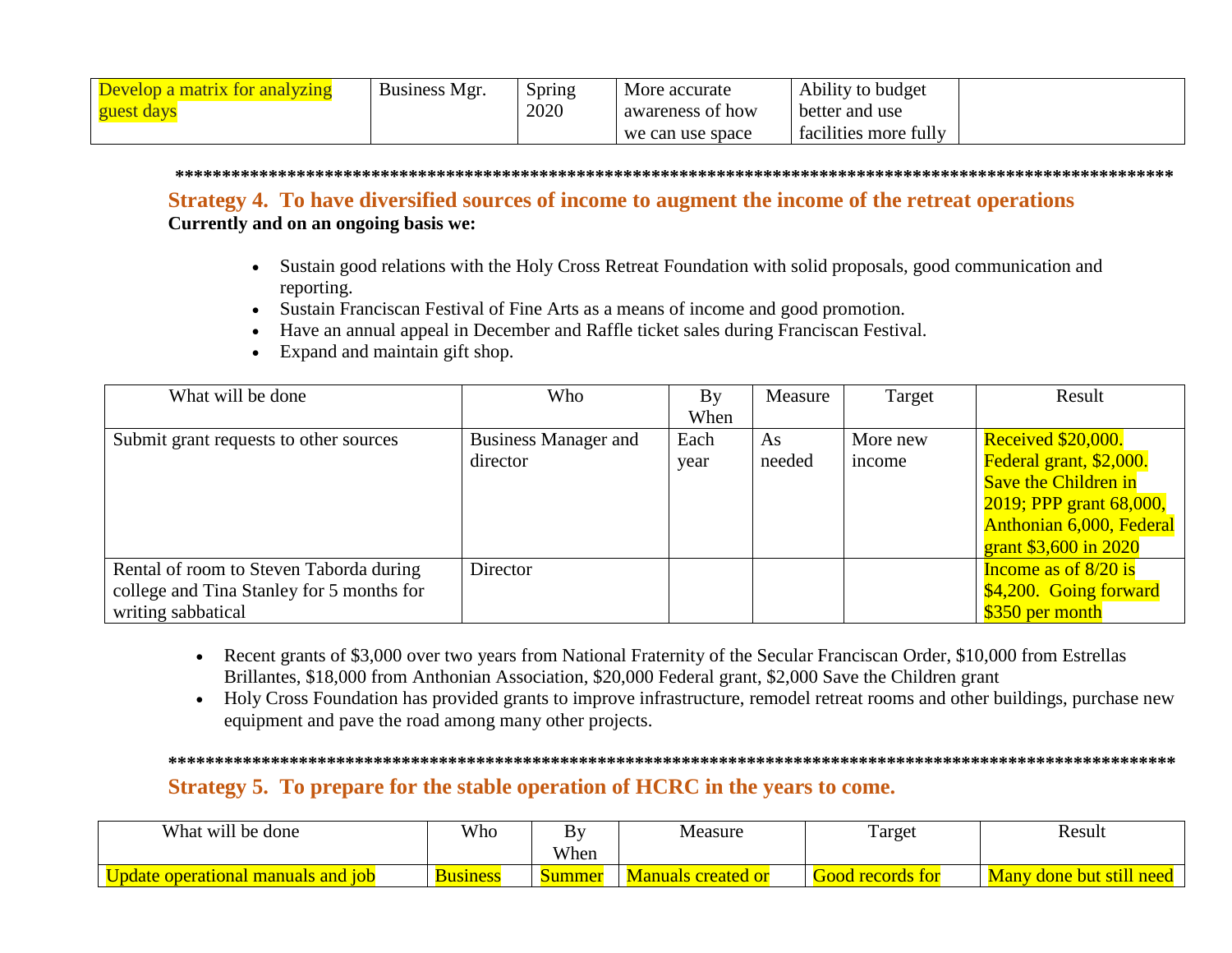| descriptions                                   | <b>Mgr</b> and   | 2019        | revised                        | upcoming years             | some                            |
|------------------------------------------------|------------------|-------------|--------------------------------|----------------------------|---------------------------------|
|                                                | each area        |             |                                |                            |                                 |
| Develop a succession plan to be sent to        | <b>Staff and</b> | Feb.2018    | <b>Description of the</b>      | A director who can         | Fr. Tom Smith was               |
| the Province to assist in choosing             | advisors         |             | vision and goals here          | sustain the vital          | approved as director till       |
| Director.                                      |                  |             | and needs for a                | ministry for years to      | 2022.                           |
|                                                |                  |             | <b>Director</b>                | come.                      |                                 |
| <b>Evaluate essential functions of current</b> | <b>Staff</b>     | 2019        | <b>Better sense if another</b> | <b>Adequate staff in</b>   | <b>Position offered to Gino</b> |
| office staff and train to reallocate duties    |                  |             | person is justified and        | preparation for            | Correa OFM, COVID               |
| performed by the current Director and          |                  |             | what the job                   | transition to a new        | made it not feasible.           |
| determine whether additional staff will be     |                  |             | description would              | director by 2021           | David Rall is helping           |
| needed                                         |                  |             | entail by 2020                 |                            | with IT.                        |
| Contribute surplus funds to the Province       | Staff and        | August      | \$75,000.00 per year           | Financial assistance       | Sent \$70,000 in fiscal         |
| each year                                      | volunteers       | each        |                                | for province needs         | year 2019-2020                  |
|                                                |                  | year        |                                |                            |                                 |
| Meet as with advisors to consider five         | <b>Staff</b> and | Fall        | <b>Plan will foresee</b>       | <b>Building and</b>        | <b>Advisory committee has</b>   |
| year plan for HCR Foundation grants to         | advisors         | 2020        | needs and be ready             | operations well            | been formed and                 |
| upgrade and expand as warranted.               |                  |             |                                | funded.                    | meeting as of 2020              |
| Project trends in hosted and sponsored         | <b>Director</b>  | <b>Fall</b> | Have a plan in place           | <b>Seamless transition</b> |                                 |
| retreats to better prepare for future needs    | and              | 2020        | for decline or increase        | to more or less            |                                 |
|                                                | <b>Business</b>  |             | in certain types of            | income from                |                                 |
|                                                | <b>Manager</b>   |             | retreats                       | different types of         |                                 |
|                                                |                  |             |                                | retreats                   |                                 |

# **Strategy 6. To respond to the Corona Virus interruption**

| What will be done                     | Who          | By     | Measure              | Target            | Result                      |
|---------------------------------------|--------------|--------|----------------------|-------------------|-----------------------------|
|                                       |              | When   |                      |                   |                             |
| Cooperate with the Province and other | Director $&$ | Summer | Good communication   | Ideas             | At least four for five      |
| retreat centers on safe practices     | business     | 2020   | and careful planning | interchanged      | discussions with            |
|                                       | manager      |        |                      |                   | leadership, more advisors   |
| Sustain contact with hosted groups    | Margaret     | Fall   | Support for them and | Groups return as  | Personal calls by           |
|                                       |              | 2020   | rescheduling when    | soon as possible  | <b>Margaret and Fr. Tom</b> |
|                                       |              |        | possible             |                   |                             |
| Revise sponsored programs to meet the | Director     | Summer | Outreach during time | 8 Hybrid retreats | 4 online retreats as of 8/1 |
| need and reality of distancing        |              | 2020   | when groups aren't   |                   | and 5 more planned. One     |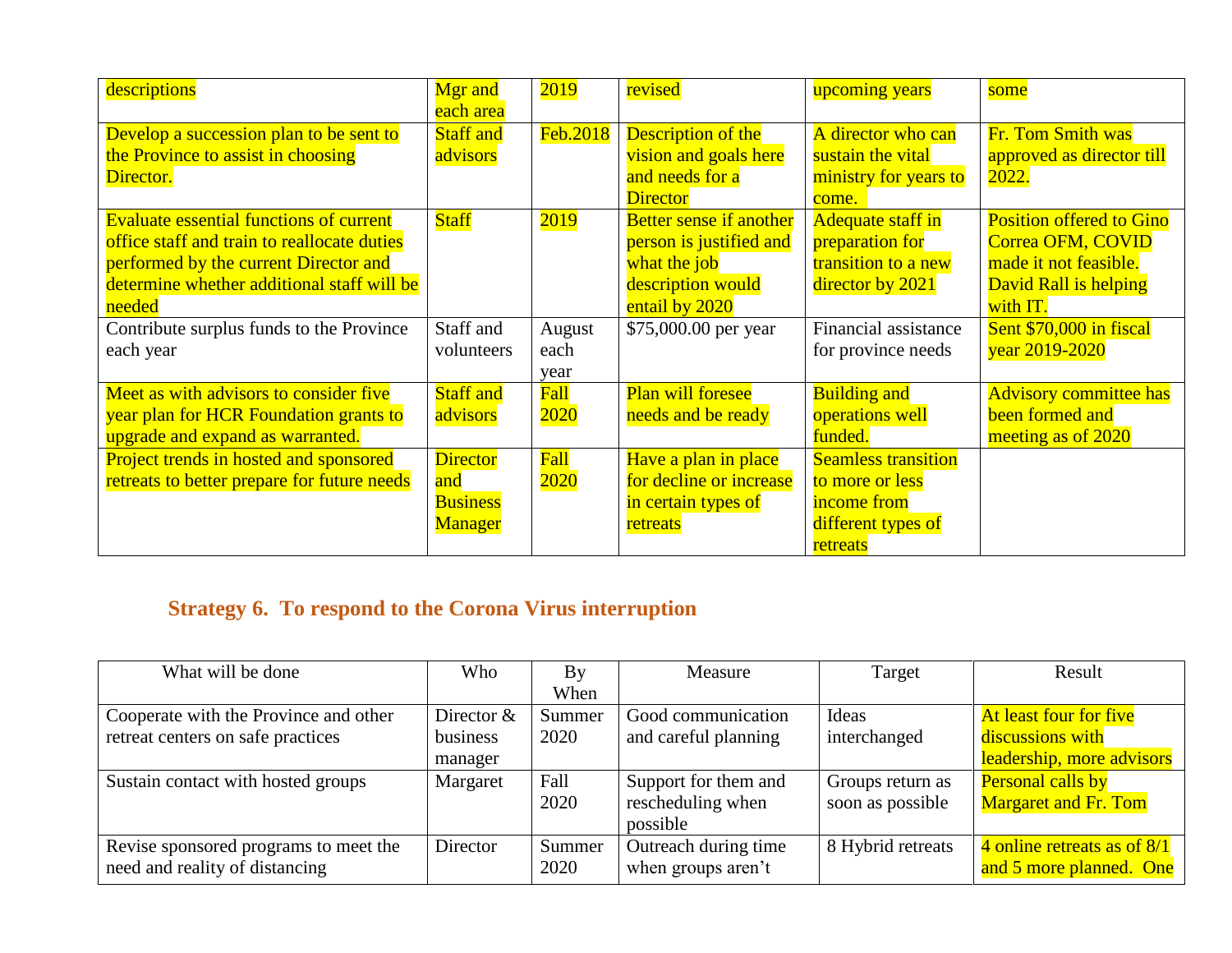|                                                                                                                                                        |                                               |              | coming                                                                                         |                                                       | in-person retreat in July<br>2020.                                                                                       |
|--------------------------------------------------------------------------------------------------------------------------------------------------------|-----------------------------------------------|--------------|------------------------------------------------------------------------------------------------|-------------------------------------------------------|--------------------------------------------------------------------------------------------------------------------------|
| Accurate and interesting communication                                                                                                                 | Office<br>Staff                               | 2020         | <b>Enhanced</b> contact                                                                        | Those on our data<br>base and in area<br>are informed | <b>Facebook postings, two</b><br>newsletters to all emails<br>in our database, raffle<br>tickets and donation<br>request |
| Special projects while we have time                                                                                                                    | Staff and<br>volunteers                       | 2020         | Railings and poles<br>around retreat rooms<br>painted, deep cleaning,<br>irrigate lawns evenly | Fresh look when<br>people return                      | <b>Basement cleaned for the</b><br>first time in 50 years!!!<br>Railings painted, and<br>many smaller projects           |
| Develop health and safety protocols for<br>housekeeping, cooking and retreats. Stay<br>informed about changes to state policy<br>and adjust as needed. | Director<br>and<br><b>Business</b><br>Manager | Mid<br>2020  | Prepare for people to be<br>here                                                               | All plans by the<br>state are<br>implemented          | Protocols established,<br>revised as recommended<br>by state                                                             |
| Identify areas where expenses can be<br>reduced                                                                                                        | Staff                                         | Late<br>2020 | AC off or adjusted,<br>walk in refrigerator and<br>ice machine shut off,<br>projects delayed,  |                                                       | <b>Reduction of expenses to</b><br>ease costs                                                                            |

# **IV GOAL: We will promote Justice, Peace, and Care of Creation**

# **Strategy 1. To implement** *Laudato, Si!* **goals and actions**

| What will be done               | Who                 | By   | Measure                                | Target           | Result |
|---------------------------------|---------------------|------|----------------------------------------|------------------|--------|
|                                 |                     | When |                                        |                  |        |
| Establish a plan and leadership | <b>Staff and</b>    | Nov. | Specifics for HCRC and   Public action |                  |        |
|                                 | <b>Henry Atkins</b> | 2021 | cooperation with others                | local and beyond |        |
| Adopting renewable energy       |                     |      |                                        |                  |        |
| Achieving carbon neutrality     |                     |      |                                        |                  |        |
|                                 |                     |      |                                        |                  |        |
| Defending all life              |                     |      |                                        |                  |        |
|                                 |                     |      |                                        |                  |        |